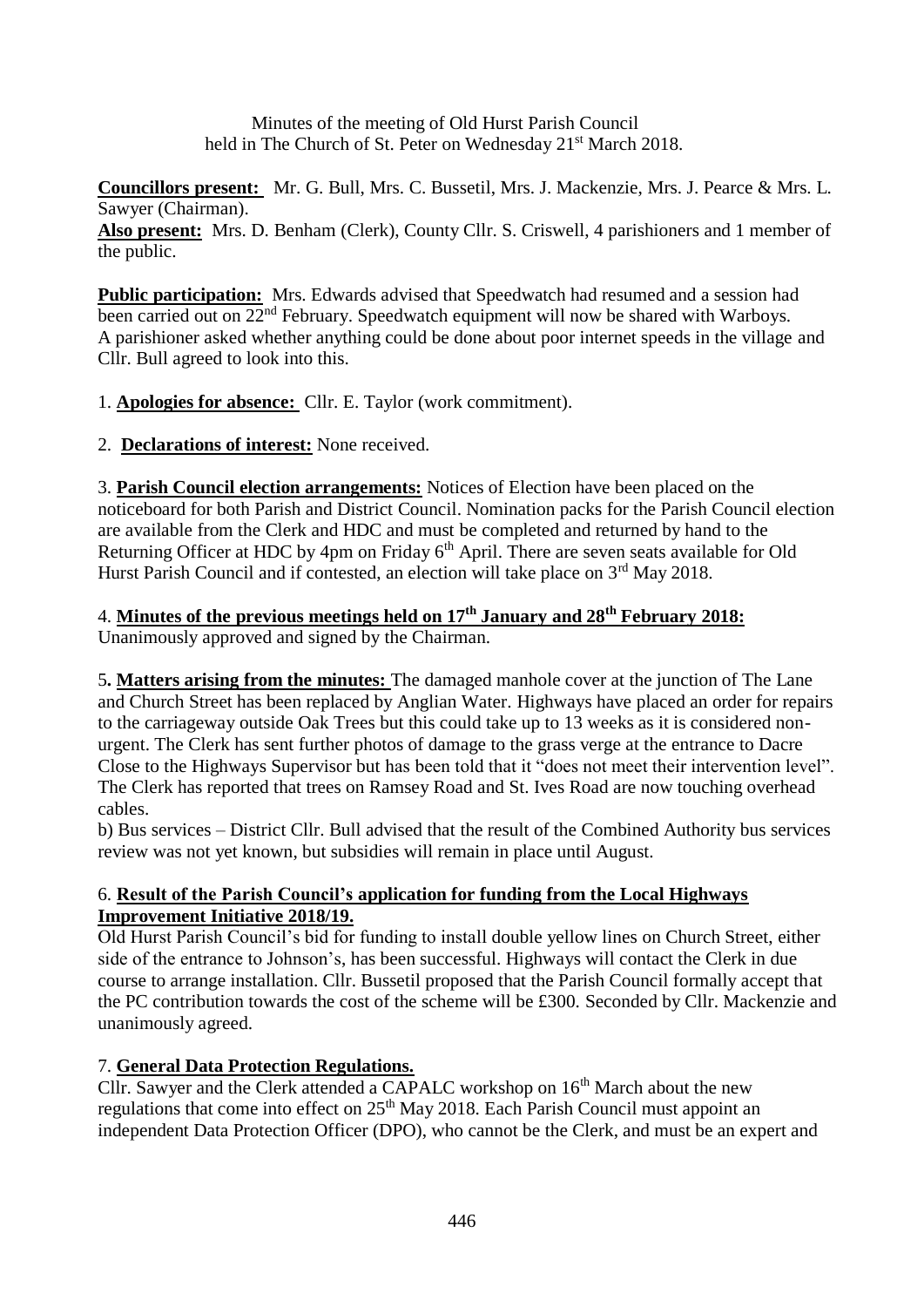up to date and conversant with the law. It is hoped that if enough councils register an interest, that CAPALC may be able to offer a shared DPO to reduce costs. Cllr. Mackenzie proposed approval of the Clerk's action in registering Old Hurst Parish Council's interest in a shared DPO scheme. Seconded by Cllr. Bull and unanimously agreed. Cllr. Sawyer and the Clerk are currently looking through the 63-page toolkit handed out at the workshop, to see what is required. Further information, including an electronic copy of the toolkit, which can be circulated to all councillors, is expected from CAPALC over the coming weeks. Cllr. Sawyer explained that it will take a considerable amount of Clerk's time to prepare for the new regulations and to get the correct procedures and policies in place. There may be government funding available to pay for the extra hours involved and Cllr. Sawyer proposed that the Clerk should keep a record of additional hours worked. Seconded by Cllr. Mackenzie and unanimously agreed.

## 8. **Finance.**

a) Payment of outstanding debts – Cllr. Bussetil proposed that Old Hurst Parish Council should split the cost of the Clerk's attendance at the GDPR workshop with Alconbury Parish Council, who the Clerk is also employed by. Seconded by Cllr. Mackenzie and unanimously agreed. Alconbury Parish Council has been billed by CAPALC for the Clerk's attendance, therefore a cheque for £17.50 needs to be made payable to Alconbury Parish Council. Cllr. Bull proposed that a donation of £50 should be made to St. Peters Church, in recognition that it is used for Parish Council meetings. Seconded by Cllr. Mackenzie and unanimously agreed.

Cllr. Bussetil proposed retrospective approval of payment of items (1) to (5) and approval of payment of items (6) to (8). Seconded by Cllr. Mackenzie and unanimously agreed.

(1) Cq. No. 000546 - £119.65, Mrs. D. Benham, wages & expenses for January.

(2) Cq. No. 000547 - £23.60, HMRC, PAYE/NI for January.

(3) Cq. No. 000548 - £68.36, K & M Lighting Ltd, quarterly street lighting maintenance.

(4) Cq. No. 000549 - £105.90, Mrs. D. Benham, wages & expenses for February.

(5) Cq. No. 000550 - £23.40, HMRC, PAYE/NI for February.

(6) Cq. No. 000551 - £35.00, CAPALC, fee for Cllr. Sawyer to attend GDPR workshop.

(7) Cq. No. 000552 - £17.50, Alconbury Parish Council, share of fee for Clerk to attend GDPR workshop.

(8) Cq. No. 000553 - £50.00, St. Peter Church Old Hurst, donation for use of the church for Parish Council meetings.

The Clerk advised that Mr. Abbs had confirmed that his price of £900 for 6 cuts of the verges would remain the same for the coming season. Cllr. Mackenzie proposed that Mr. Abbs' quotation be accepted. Seconded by Cllr. Sawyer and unanimously agreed.

b) Current position - A copy of the receipts and payments and bank reconciliation was handed to each councillor. Cllr. Bull checked the bank statement against the bank reconciliation. The Clerk advised that she had submitted a VAT refund claim for £433.40 but this may not be received before the financial year end.

c) Internal audit arrangements – Cllr. Bull proposed that the internal audit should be carried out by Brian Cox & Co. Seconded by Cllr. Mackenzie and unanimously agreed.

## 9. **Police matters.**

The police crime report for December showed no reported crimes and one reported crime for January.